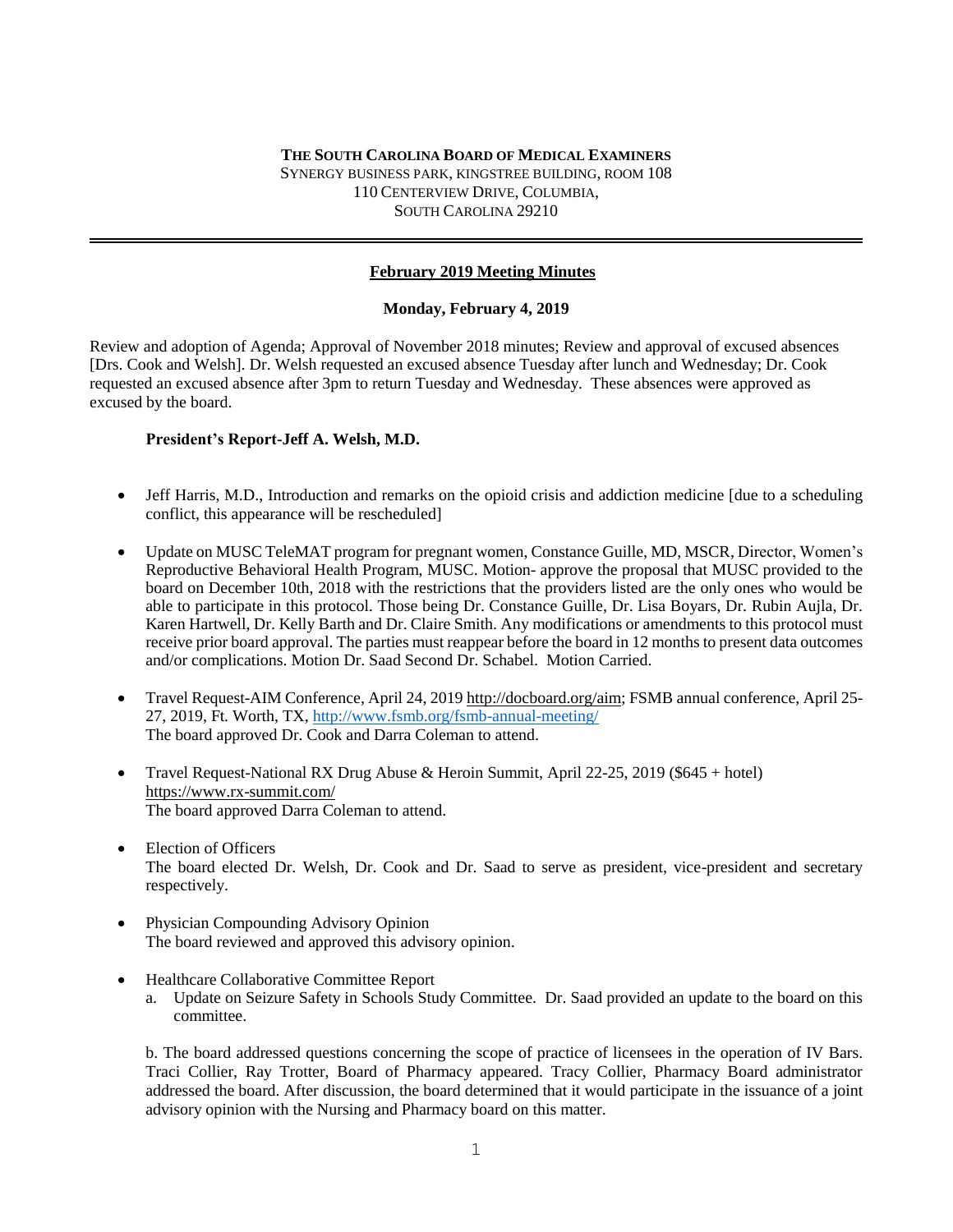- c. Update regarding Spartanburg Regional Hospital, Low-dose Ketamine projects update and proposal for expansion-action item and continuation of existing low-dose Ketamine infusion project for pain treatment. The HCC recommended approval. The board accepted the HCC recommendation.
- d. AnMed Health low-dose Ketamine for pain-action item. AnMed Proposal for Pain Management Utilization of Low-Dose Ketamine Infusions was approved by the board.
- e. Discussion topic-Anmed Health, regarding off-label use of low-dose Ketamine of refractory depression. After discussion of the issues and concerns, the board accepted the information.
- f. Discussion topic-SC Association of Nurse Anesthetists regarding Ketamine infusion services by CRNAs in S.C. After discussion of the issues and concerns, the board accepted the information.
- g. Action Item- Question from S.C. Society of Anesthesiologists regarding application of BME Office Based-Surgery regulation for in-office administration of Ketamine, or identification of other applicable standard. After discussion of the issues, the board decided to develop an advisory opinion in the interim before possible submission of a regulation.

Administrator's Report – Sheridon Spoon, Administrator

- 1. Physician Assistant Advisory Committee-after discussion the recommendations of the PAAC were approved. Dr. Steven Gardner appeared and presented information pertaining to pending Physician Assistant legislation.
- 2. Respiratory Care Practitioner Advisory Committee [resignation of Fady F. Nassif, M.D. eff. 1/18/19; consideration of appointment of Sean P. Callahan, M.D.] The board appointed Dr. Callahan. The minutes and other proceedings of the RCP Advisory Committee were approved.
- 3. Acupuncture Advisory Committee-Reappointment of Acupuncturist members Leslie Jafarace and William M. Hendry [terms expiring 1/1/2019]. The board reappointed acupuncturist members Leslie Jafarace and William M. Hendry
- 4. Statement of Economic Interests due March 30, 2019. The board was reminded of this deadline.
- 5. District 6- Notice of Election- Deadline was January 31, 2019. This election is ongoing and one valid petition has been received.

Legislative Update, Holly Beeson, Katie Phillips, LLR, Office of Communications and Governmental Affairs Ms. Beeson and Ms. Phillips presented the status of numerous bills of interest to the board. For example, the JUA bill, Interstate Medical Licensure Compact, Senate Bill 16 has to do with emergency refills, Senate Bill 463 which has to do with 90-day prescriptions, S132 dealing with Physician Assistants, 448 has to do with self-administered hormonal contraceptives or injectable hormonal contraceptives, a bill to regulate Pharmacy Benefits Managers, the APRN Clean Up Bill, H3727 that would require that Medicaid cover opioid treatment, the Community Law Enforcement Partnership bill, the Compassionate Care Bill regarding medical marijuana, the Dept. of Agriculture Program regarding Hemp and the Genetic Counselor's licensure bill.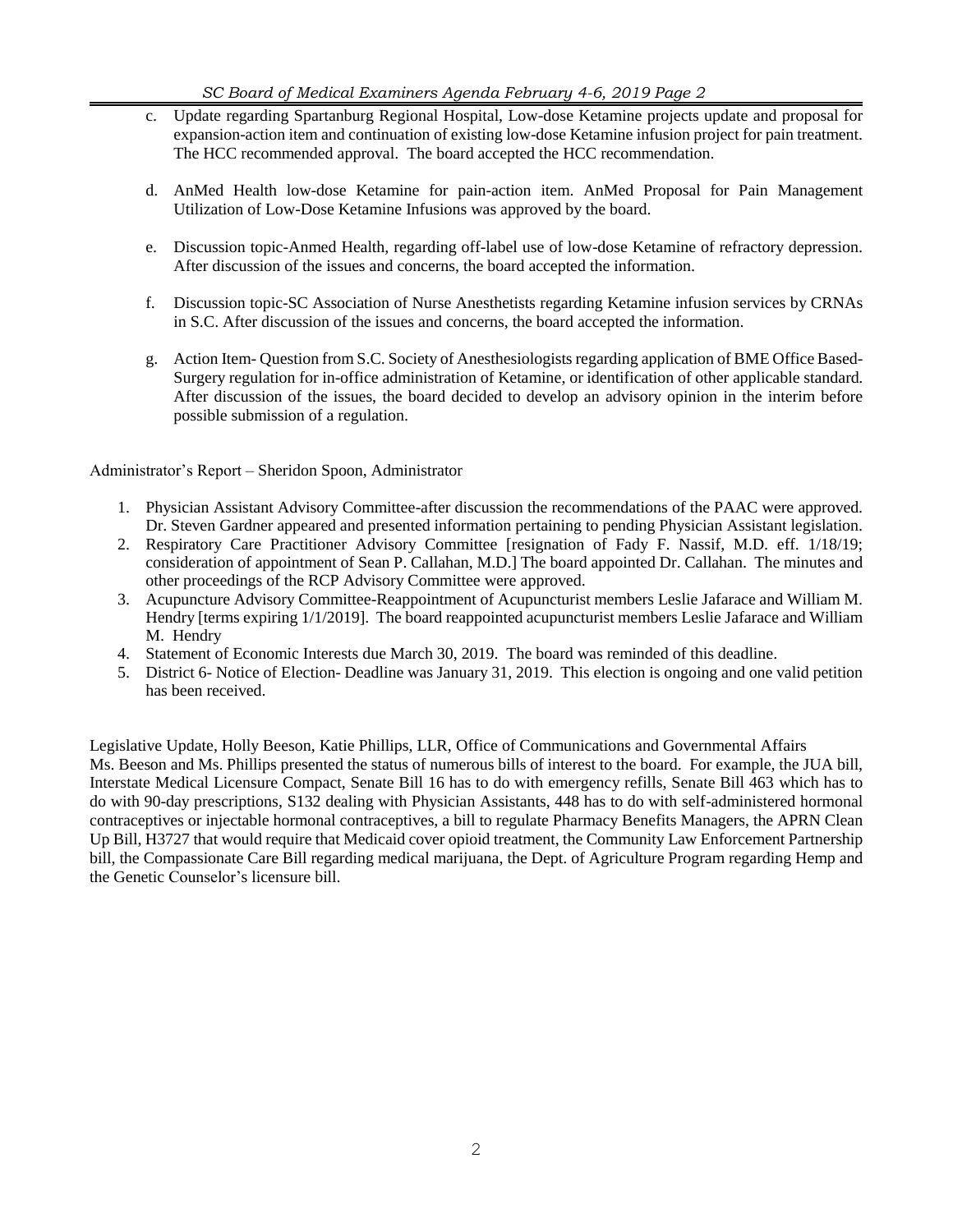### FINAL ORDER HEARINGS

A MOTION WAS MADE AND PASSED FOR THE BOARD TO GO INTO CLOSED SESSION TO CONDUCT FINAL ORDER HEARINGS. EACH HEARING WAS HELD IN A CLOSED SESSION AND THE BOARD'S FINAL ORDER IS ON FILE AT THE BOARD OFFICE. AFTER TESTIMONY FOREACH CASE, THE BOARD ENTERED AN EXECUTIVE SESSION TO RECEIVE LEGAL ADVICE FROM COUNSEL. NO VOTES WERE MADE OR ACTIONS TAKEN WHILE THE BOARD WAS IN EXECUTIVE SESSION. A MOTION WAS MADE AND PASSED TO RETURN TO PUBLIC SESSION AND THE BOARD VOTED ON THE FOLLOWING SANCTIONS AFTER EACH FINAL ORDER HEARING:

### **2017-332, 2017-549, MOA**

Respondent has violated the Medical Practice Act, specifically Statute 40-47-110(B) (14). The Memorandum of Agreement is accepted. The Respondent shall receive a private reprimand and a fine of \$5,000 to be paid within six months. \$100 in costs to be paid within six months. Motion by Dr. Saad. Second Dr. Schabel. Motion Carried.

### **2018-34, MOA [Closed Hearing]**

Respondent has violated the Medical Practice Act of South Carolina, specifically

40-47-110(B) (14) and Statute 40-47-110(B)(7).The Memorandum of Agreement in this case is accepted. The Respondent shall receive a private reprimand. Fine of \$5,000 to be paid within six months and investigative costs of \$100 to be paid within six months. Motion by Dr. Saad. Second Dr. Schabel. Motion carried.

### **SCHWACH, Paul P. M.D. Applicant for Volunteer Licensure**

Approved for Volunteer licensure without condition. Motion by Dr. Saad. Second Dr. Schabel. Motion carried.

### **KAZIE, Nelson O., M.D. Applicant for Licensure**

Approved for licensure without condition. Motion Dr. Januchowski. Second Dr. Wright. Motion carried.

#### **KWAKYE, Michael O., M.D. Applicant for Licensure**

Approved for licensure without condition. Motion by Dr. Saad. Second Dr. Schabel. Motion carried.

#### **RICHMOND, Gerald E., M.D. [suspended] 2017-73, MOA [Closed Hearing]**

The respondent has violated the Medical Practice Act, specifically 40-47-110(B)(4) and 40-47-110(B)(14). The Memorandum of Agreement is accepted. Public reprimand. Costs of \$100 to be paid within six months. Motion by Dr. Saad. Second Dr. Wright. Motion carried.

#### **2015-99, MOA**

Letter of Caution. Motion by Dr. Saad Second Dr. Wright. Motion carried.

## **2017-473, MOA**

Private reprimand. Costs of \$2,550 to be paid within six months. Respondent must complete a continuing medical education course on boundaries in the practice of medicine and a course in medical recordkeeping in six months. Motion by Dr. Saad. Second Dr. Wright. Motion carried.

## **2010-329, MOA**

Respondent has violated the Medical Practice Act of South Carolina. The Memorandum of Agreement is accepted. Private reprimand. Investigative costs of \$2,000 even to be paid within six months. Motion by Dr. Saad. Second Dr. Wright. Motion carried.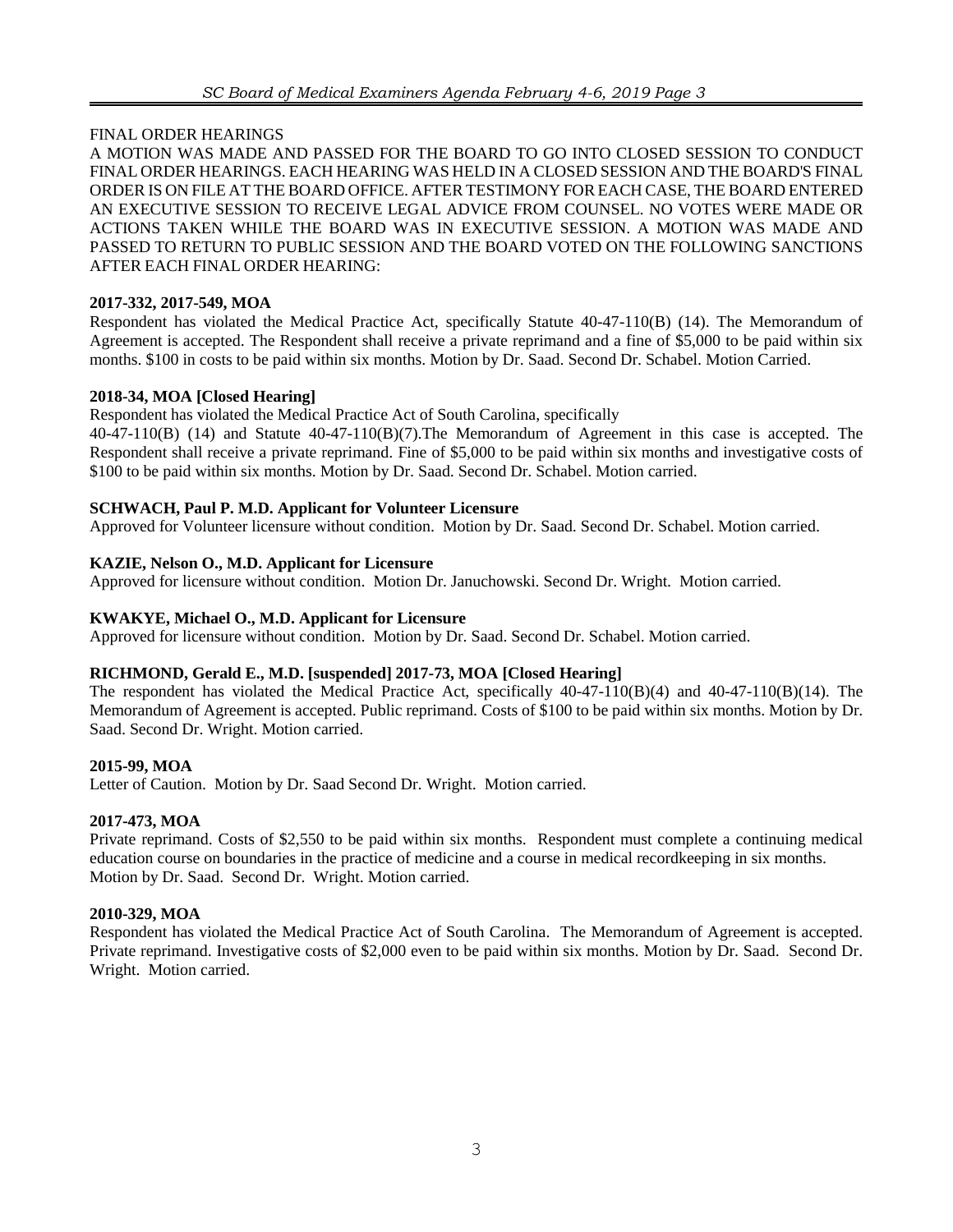### **2013-22, MOA**

Respondent has violated the Medical Practice Act of South Carolina, namely 40-47-110(B)(9). The Memorandum of Agreement is accepted. Private reprimand. Costs of \$720 to be paid within six months. Respondent must complete a medical records course within six months. Motion by Dr. Saad. Second Dr. Schabel. Motion carried.

## **Tuesday, February 5, 2019**

Office of Disciplinary Counsel and Office of Investigations and Enforcement Report Pat Hanks, Office of Disciplinary Counsel, Gregg Hinson, Office of Investigations and Enforcement

In addition to the case statistics and training received by OIE staff, there were 57 active cases. 51 Dismissals, 14 Letter of Caution and 20 Formal Complaint and 4 Orders to Cease and Desist.

Motion to accept Dismissals-Motion by Dr. Saad. Second by Dr. Schabel. Motion carried. Motion to accept Letters of Caution- Motion by Dr. Saad. Second by Dr. Wright. Motion carried. Motion to accept Formal Complaints- Motion by Dr. Saad. Second by Dr. Chow Motion carried. Motion to accept Order to Cease and Desist Motion by Dr. Saad. Second by Dr. Cook. Motion carried.

### FINAL ORDER HEARINGS

A MOTION WAS MADE AND PASSED FOR THE BOARD TO GO INTO CLOSED SESSION TO CONDUCT FINAL ORDER HEARINGS. EACH HEARING WAS HELD IN A CLOSED SESSION AND THE BOARD'S FINAL ORDER IS ON FILE AT THE BOARD OFFICE. AFTER TESTIMONY FOREACH CASE, THE BOARD ENTERED AN EXECUTIVE SESSION TO RECEIVE LEGAL ADVICE FROM COUNSEL. NO VOTES WERE MADE OR ACTIONS TAKEN WHILE THE BOARD WAS IN EXECUTIVE SESSION. A MOTION WAS MADE AND PASSED TO RETURN TO PUBLIC SESSION AND THE BOARD VOTED ON THE FOLLOWING SANCTIONS AFTER EACH FINAL ORDER HEARING:

## **2015-307, MOA [Closed Hearing]**

Respondent has violated the Medical Practice Act of South Carolina. The Memorandum of Agreement in this case is accepted. Private reprimand. Costs of \$600 to be paid within six months. Respondent must complete a Responsible Opioid Prescribing course, within six months. Motion by Dr. Cook. Second Dr. Saad. Motion carried.

## **ABEL-BEY, Geddis, Jr., M.D. Applicant for Licensure**

Approved for licensure without condition. Motion by Dr. Schabel. Second Dr. Wright. Motion carried.

## **OMOIGUI, Nowamagbe A., M.D. 2014-204, MOA [Closed Hearing]**

Respondent has violated the Medical Practice Act, specifically 40-47- 110(B) (9). The Memorandum of Agreement is accepted. Public reprimand. Costs of \$1,000 to be paid within 12 months. Respondent may not reapply for permanent medical licensure in South Carolina until successful completion of a full clinical competency evaluation by an institution approved by the board. Motion by Dr. Saad. Second Dr. Howell. Motion carried.

## **HUNTER, Timothy M., M.D. 2016-580, MOA [Closed Hearing]**

Respondent has violated the Medical Practice Act of South Carolina, namely 40-47- 110(B)(9), 40-47-110(B)(17), 40- 47-110(B)(24). The Memorandum of Agreement is accepted. Public reprimand. Costs of \$1695 to be paid within 12 months. Respondent shall be permanently restricted from prescribing Schedule II and III drugs. Motion by Dr. Saad. Second Dr. Schabel. Motion carried.

## **DODDS, Nedra R. M.D., [suspended] 2014-272, Panel Report**

The board accepts the findings of the panel that respondent has violated Code 40-47-110(B) (9) and 40-47-110(B)(113). Permanent revocation. Motion by Dr. Dilts. Second Dr. Saad. Motion carried.

## **PIAZZA, Joseph F., M.D. [suspended] 2014-310, Panel Report**

The board accepts the findings of the panel that respondent has violated the provisions of the medical practice act as alleged. Permanent revocation. Motion by Dr. Dilts. Second Dr. Schabel. Motion carried.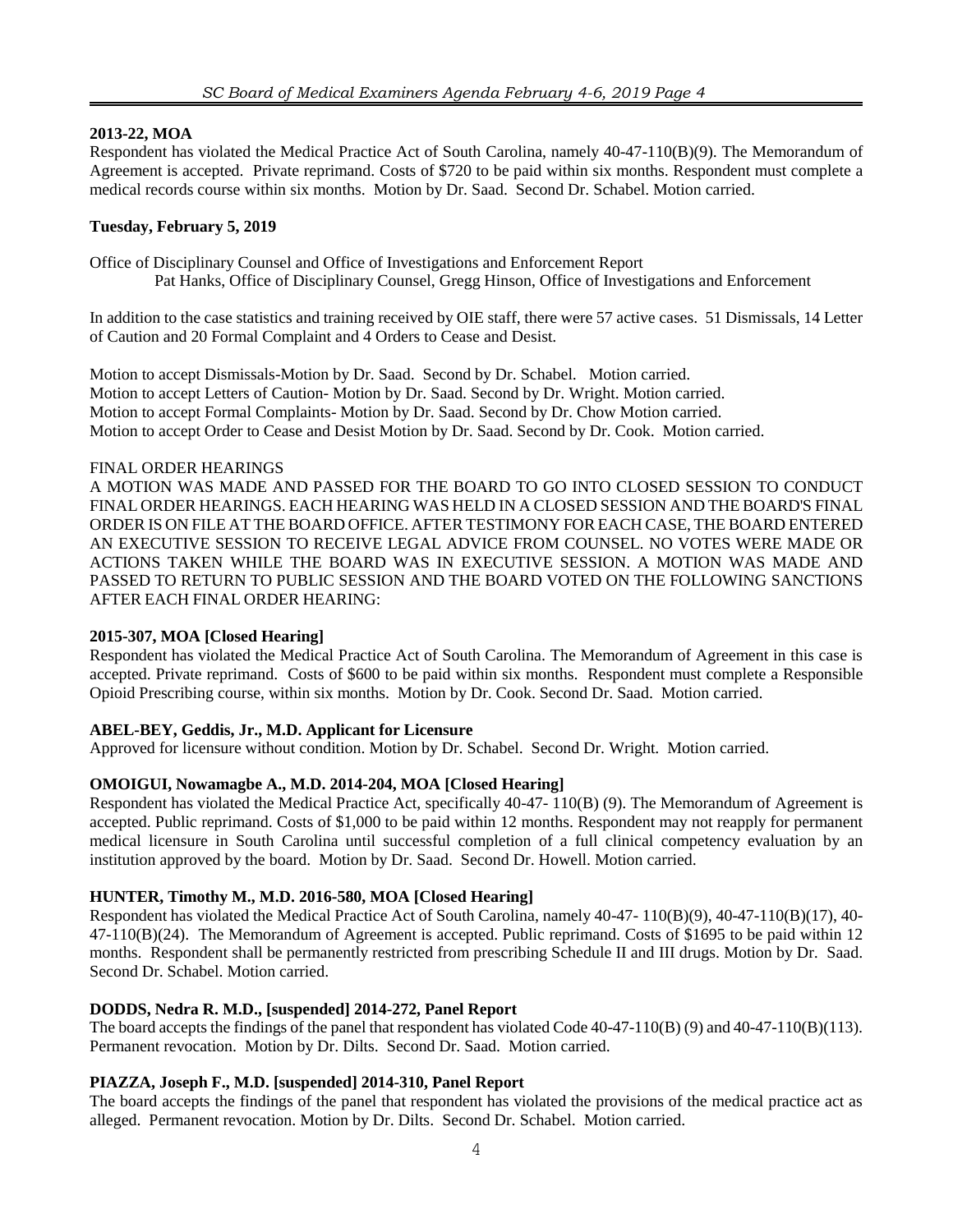## **CREMER, Steven M., M.D., [suspended] 2013-204, Panel Report**

The board accepts the findings of the panel that respondent has violated the provisions of the medical practice act as alleged. Permanent revocation. Motion by Dr. Dilts. Second Dr. Schabel. Motion carried.

#### **HAWKEY, Thomas E., D.O. 2016-243, Petition for release from terms and conditions [Closed Hearing]**

Respondent's Petition for Relief from the Terms and Conditions of the Public Order dated September 25, 2017 is denied. Motion by Dr. Saad. Second Dr. Howell. Motion carried.

#### **BOTELHO, Tina M., M.D. 2015-53, Petition for release from terms and conditions [Closed Hearing]**

Respondent's request for relief from terms and conditions is granted. Motion by Dr. Saad Second Dr. Schabel. Motion carried.

### **VORIES, Michael W., M.D. 2014-95, Petition for release from terms and conditions [Closed Hearing]**

Respondent's request to be released from terms and conditions is granted. Motion by Dr. Saad. Second Dr. Schabel. Motion carried.

### **PATEL, Nick, M.D. Applicant for Licensure [Closed Hearing]**

Approved for licensure without condition. Motion by Dr Schabel. Second Dr. Wright. Motion carried.

### **BROWN, Mark G., M.D. Applicant for Licensure**

Approved for licensure without condition. Motion by Dr. Saad. Second Dr. Wright. Motion carried.

### **EICHLER, Derek, M.D. Applicant for Licensure**

Approved for licensure without condition. Motion by Dr. Cook. Second Dr. Schabel. Motion carried.

### **Wednesday, February 6, 2019**

#### FINAL ORDER HEARINGS

A MOTION WAS MADE AND PASSED FOR THE BOARD TO GO INTO CLOSED SESSION TO CONDUCT FINAL ORDER HEARINGS. EACH HEARING WAS HELD IN A CLOSED SESSION AND THE BOARD'S FINAL ORDER IS ON FILE AT THE BOARD OFFICE. AFTER TESTIMONY FOREACH CASE, THE BOARD ENTERED AN EXECUTIVE SESSION TO RECEIVE LEGAL ADVICE FROM COUNSEL. NO VOTES WERE MADE OR ACTIONS TAKEN WHILE THE BOARD WAS IN EXECUTIVE SESSION. A MOTION WAS MADE AND PASSED TO RETURN TO PUBLIC SESSION AND THE BOARD VOTED ON THE FOLLOWING SANCTIONS AFTER EACH FINAL ORDER HEARING:

## **JAROSZ, Todd S., M.D. 2018-60, MOA [Closed Hearing]**

Respondent has violated the Medical Practice Act. The Memorandum of Agreement is accepted. Public reprimand. Costs of \$100 to be paid within six months. Follow all guidelines and recommendations of the South Carolina Board of Medical Examiners, may not work *locum tenens* positions. Respondent may continue to work at his most recent employer (ARH Regional Medical Center), no more than 50–55 hours per week; no more than 15 call shifts per month; must have a chaperone present for all female patient interactions, including during call shifts, with such chaperone having relevant information of Respondent's history; may not meet alone with female coworker and a third person should be present for needed private encounters with female coworkers; must maintain appropriate boundaries with his cell phone number, patients should not have access to his personal cell phone number, and he should be extremely cautious about providing his cell phone number to coworkers, may not attend social events with patients or staff; and may not treat or prescribe for family, friends, or coworkers.

Respondent must reappear before the board for relief from these conditions. Motion by Dr. Saad. Second Dr. Schabel. Motion carried.